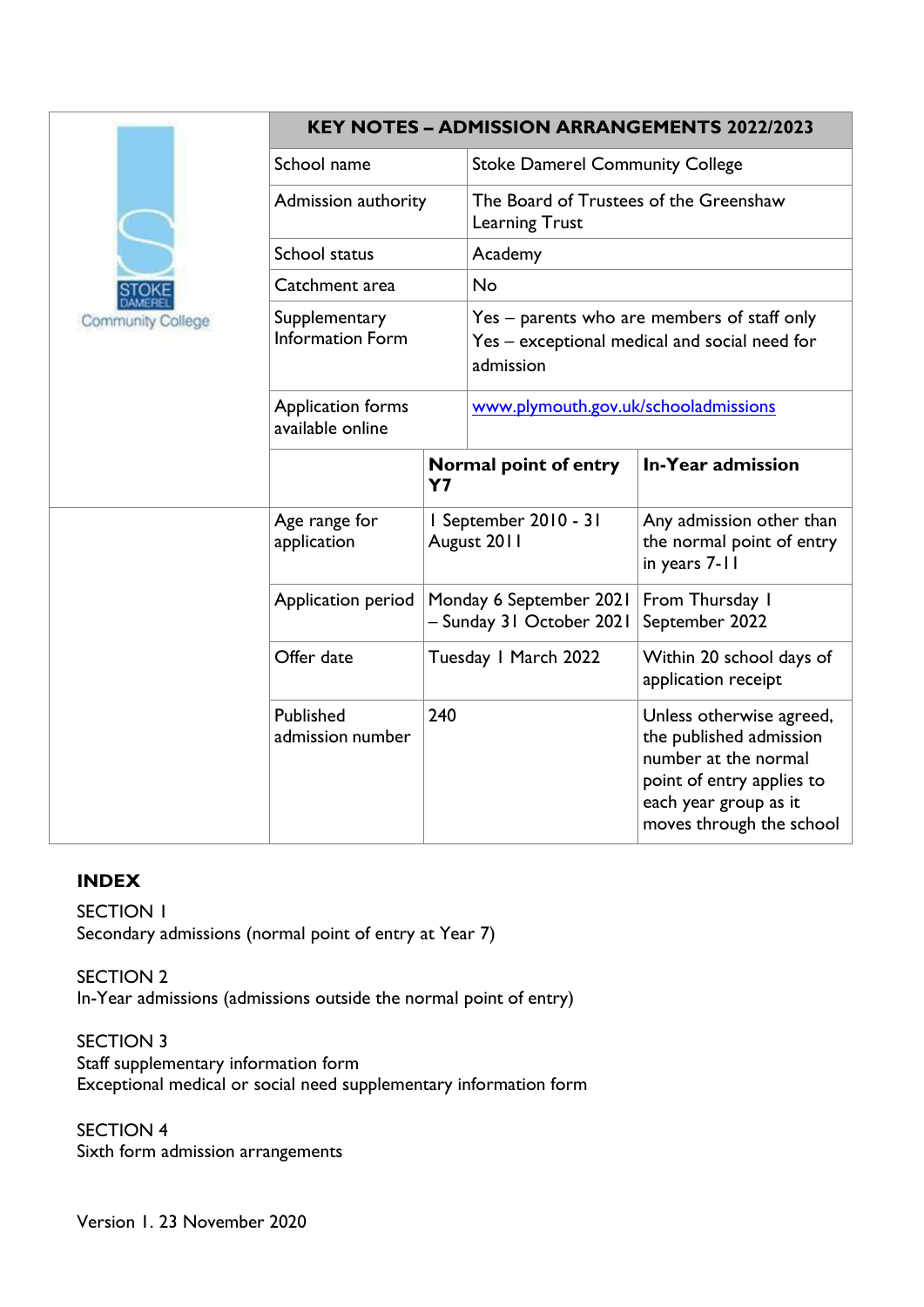The Board of Trustees of the Greenshaw Learning Trust is the admission authority for Stoke Damerel Community College. The admission authority will comply with provisions within the School Admissions Code and the School Appeals Code available at [www.gov.uk/government/publications/school-admissions-code--2](http://www.gov.uk/government/publications/school-admissions-code--2)[.](http://www.gov.uk/government/publications/school-admissions-code)

The admission arrangements outlined within this document apply to Stoke Damerel Community College, Plymouth in the 2022/2023 academic year. This policy should be read in conjunction with the Secondary and In-Year Coordinated schemes of admission available at [www.plymouth.gov.uk/schooladmissions.](http://www.plymouth.gov.uk/schooladmissions)

## **SECTION 1**

### **Secondary admissions (normal point of entry at Year 7)**

The admission arrangements outlined within this section apply to children starting in Year 7 for the first time in 2022/2023. The published admission number (PAN) for this year group is 240. The close date for application is 31 October 2021. Allocation results will be notified on 1 March 2022. The school follows Plymouth City Council's coordinated secondary admissions scheme available at [www.plymouth.gov.uk/schooladmissions.](http://www.plymouth.gov.uk/schooladmissions)

All applicants must:

- (i) Complete the Common Application Form available from, and returnable to their home local authority;
- (ii) In addition, applicants applying under criteria 2.2 below must complete the exceptional medical or social grounds supplementary information form and return it direct to the School Admissions Team, Plymouth City Council;
- (iii) In addition, applicants applying under criteria 5 below must complete the staff supplementary information form and return it direct to the School Admissions Team, Plymouth City Council.

### **Oversubscription criteria for Stoke Damerel Community College for secondary normal point of entry**

A child with an Education, Health and Care Plan (EHCP) which names the school will be admitted.

Where there are fewer applicants than the PAN, all children will be admitted unless they can be offered a higher ranked preference. In the event that the School is oversubscribed, the admission authority will apply the following oversubscription criteria in order of priority:

1. **Looked after children and all previously looked after children.** A 'looked after child' is a child who is (a) in the care of a local authority, or (b) being provided with accommodation by a local authority in the exercise of their social services functions (see the definition in Section 22(1) of the Children Act 1989) at the time of making an application to a school. Previously looked after children are children who were looked after, but ceased to be so because they were adopted (or became subject to a child arrangements order or special guardianship order).

This category includes children who appear to have been in state care outside of England and ceased to be instate care as a result of being adopted. A child is regarded as having been in state care in a place outside of England if they were accommodated by a public authority, a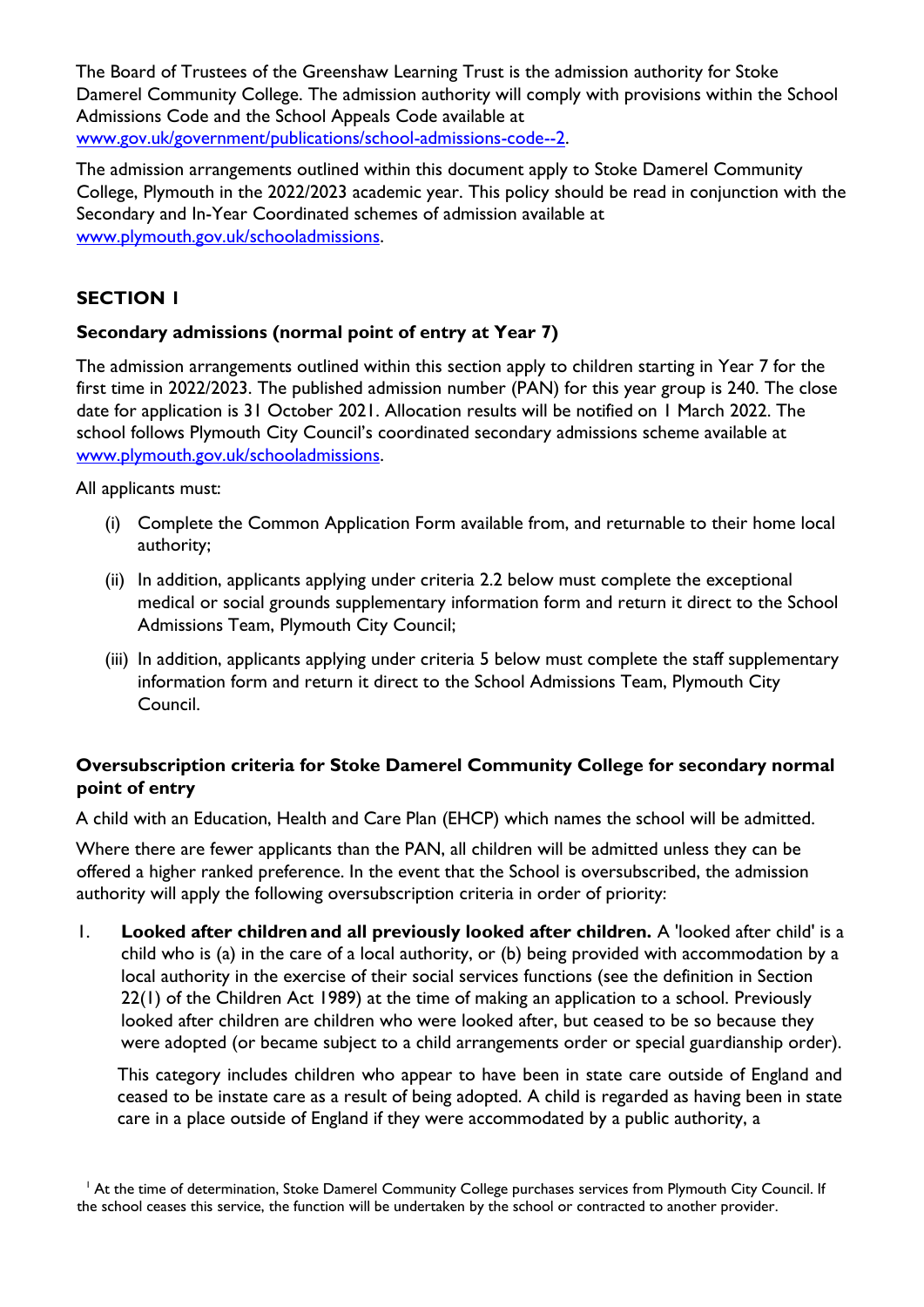religious organisation or any other provider of care whose sole purpose is to benefit society.

## **2. Children with an exceptional medical or social need**

Children with an exceptional medical or social need for a place at this school. Applicants will only be considered under this heading if the parent/carer or their representative can demonstrate that only the preferred school can meet the exceptional medical or social needs of the child. The need must be specific to this school: a child may have very challenging circumstances that require additional support but if that support could be provided at another school, there would be no exceptionalneed to attend this school. The exceptional need could be due to the parent/carer's circumstances. Evidence provided can be in the form of a testimony from a medical practitioner, social worker or other professional who can support the application on an 'exceptional' basis. Without satisfactory supporting evidence, we will not prioritise an application as demonstrating exceptional need. It is not expected that a parent/carerwould seek a claim under exceptional medical or social need for a school that is not the first ranked preference school.

Exceptional medical or social need could include, for example:

- a serious medical condition, which can be supported by medical evidence
- a significant caring role for the child which can be supported by evidence from social services;

Exceptional need for admission here will not be accepted on the grounds that:

- a child may be separated from a friendship group;
- **P** parents wish to avoid a child from the current or previous setting;
- transport arrangements would have to be changed;
- the child has a particular interest or ability in a subject or activity.
- 3. **Children with a sibling already attending this school at the time of admission**. Children will be classed as siblings if they live in the same household in a single family unit. This includes for example, full, half, step, or adoptive brothers or sisters;
- 4. **Children attending a feeder primary school**. A feeder primary school is linked to the secondary school. (A list of feeder primary schools is shown below);
- 5. **Children whose parent/carer is a member of staff employed on a permanent contract at this school** for two or more years at the time at which the application for admission to the school is made or where the member of staff is recruited to fill a vacant post for which there is a demonstrable skill shortage evidenced by completion of the staff supplementary information form. (This covers staff working at the school to which the application relates but does not include staff who work on the school site for other employers);
- 6. **Other children** not shown in a higher oversubscription criteria.

# **NOTES:**

**Admission out of the normal age group:** Places will normally be offered in the year group according to the child's date of birth but a parent may submit an application for a year group other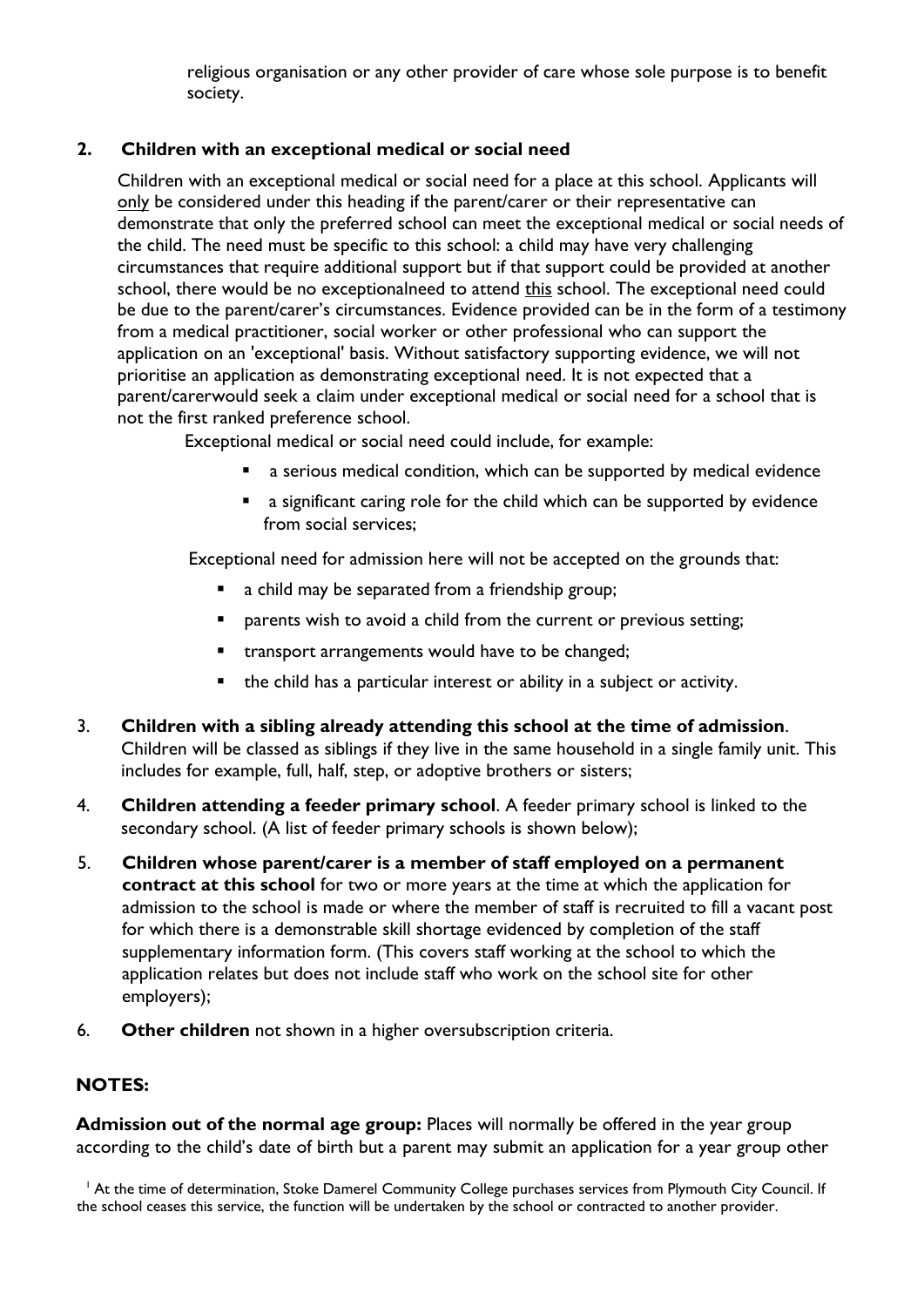than the child's chronological year group. A decision will be made on the basis of the circumstances of each case and in the best interests of the child concerned. This will include taking account of the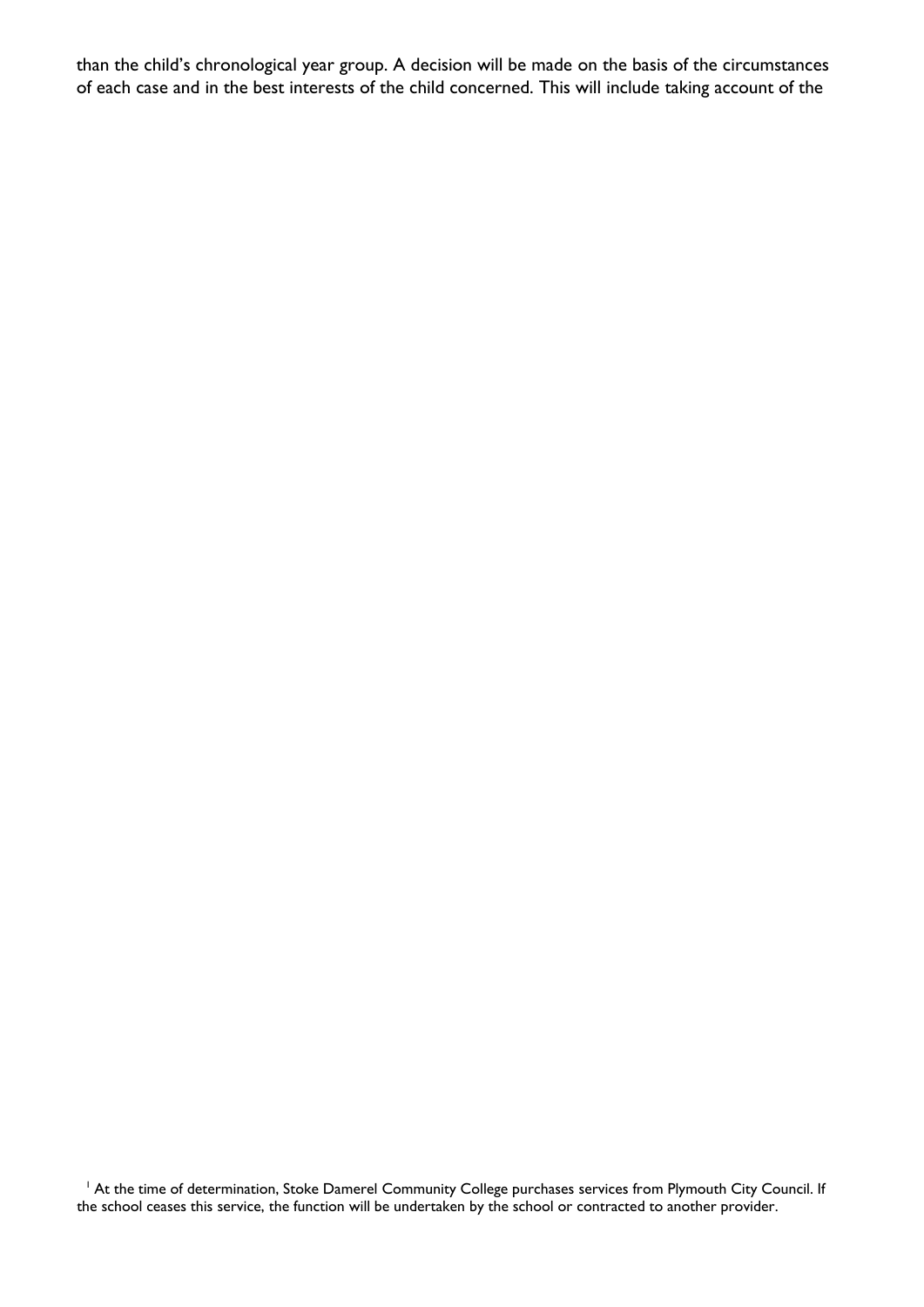parent's views; information about the child's academic, social and emotional development; where relevant, their medical history and the views of a medical professional; whether they have previously been educated out of their normal age group; and whether they may naturally have fallen into a lower age group if it were not for being born prematurely. The admission authority will also take into account the views of the Head Teacher of the school(s) concerned. Parents must not assume that the decision of one school will transfer with the child to a different school as the decision rests with the individual admission authority. Where a place is refused in a different year group but a place is offered in the school, there will be no right of appeal.

**Appeals:** In the event that an applicant is denied a place at the school, the parent/carer will have the right of appeal to an independent appeal panel. Information relating to the appeal process can be obtained from Plymouth City Council's School Admissions Team $^{\rm 1}$ .

**Fraudulent applications/withdrawal of allocated places:** The School Admissions Code allows an offer of a school place to be withdrawn if:

- it has been offered in error or
- a parent has not responded within a reasonable period of time or
- it is established that the offer was obtained through a fraudulent or intentionally misleading application. An example of this would be knowingly using an incorrect home address for a child. In these cases the application would be considered using the information that the local authority believes to be correct, for example using the home address where the local authority considers that the child actually lives.

All suspected fraudulent applications will be investigated and if a case is found, it could lead to criminal prosecution.

**Home address:** Any allegations received by the admission authority of people providing false or accommodation addresses when applying for school places shall be fully investigated and, if found to be true, it could lead to a criminal prosecution and withdrawal of an allocated place. Schools have been advised by Plymouth City Council to ask parents/carers to provide proof of residence (for example utility bills) before admitting a child. Plymouth Local Authority (LA) will also carry out checks as appropriate<sup>1</sup>. A child's home address is defined as the address at which the child is normally resident or, where a child lives at more than one address, the address at which the child lives for the majority of the time. Where the home address is unclear, the Admission Authority will determine the appropriate address taking into account factors such as the address to which the Child Benefit Allowance or Child Tax Credit is payable, registration for medical services etc.

**Multiple births:** Defined as the birth of more than one child from a single pregnancy. We understand that parents/carers would like to keep twins, triplets and other children of multiple birth together. Where the admission criteria is applied and it is not possible to offer places to all children of the same multiple birth family we would work with the family to find the best solution for them and their children. Should it transpire that it is not possible to offer place(s) to all children within that multiple birth, there will be a random ballot as set out in the School Admissions Code. This will be undertaken by an officer of Plymouth City Council<sup>1</sup> by the operation of an electronic random number generator.

**Response:** Parents/carers must respond to an allocation of a school place within two weeks of the date of notification of availability of a school place. Response must be made to Plymouth City Council<sup>1</sup>. In the absence of a response, the offer may be revoked and the place may be reallocated to someone else. Parent/carers declining the offer of a place should notify the educational arrangements they plan to provide for their child.

**Tie-breaker:** Where we have to choose between two or more children in the same category as each other, then the nearer to the school the child lives - as measured by a straight line on the map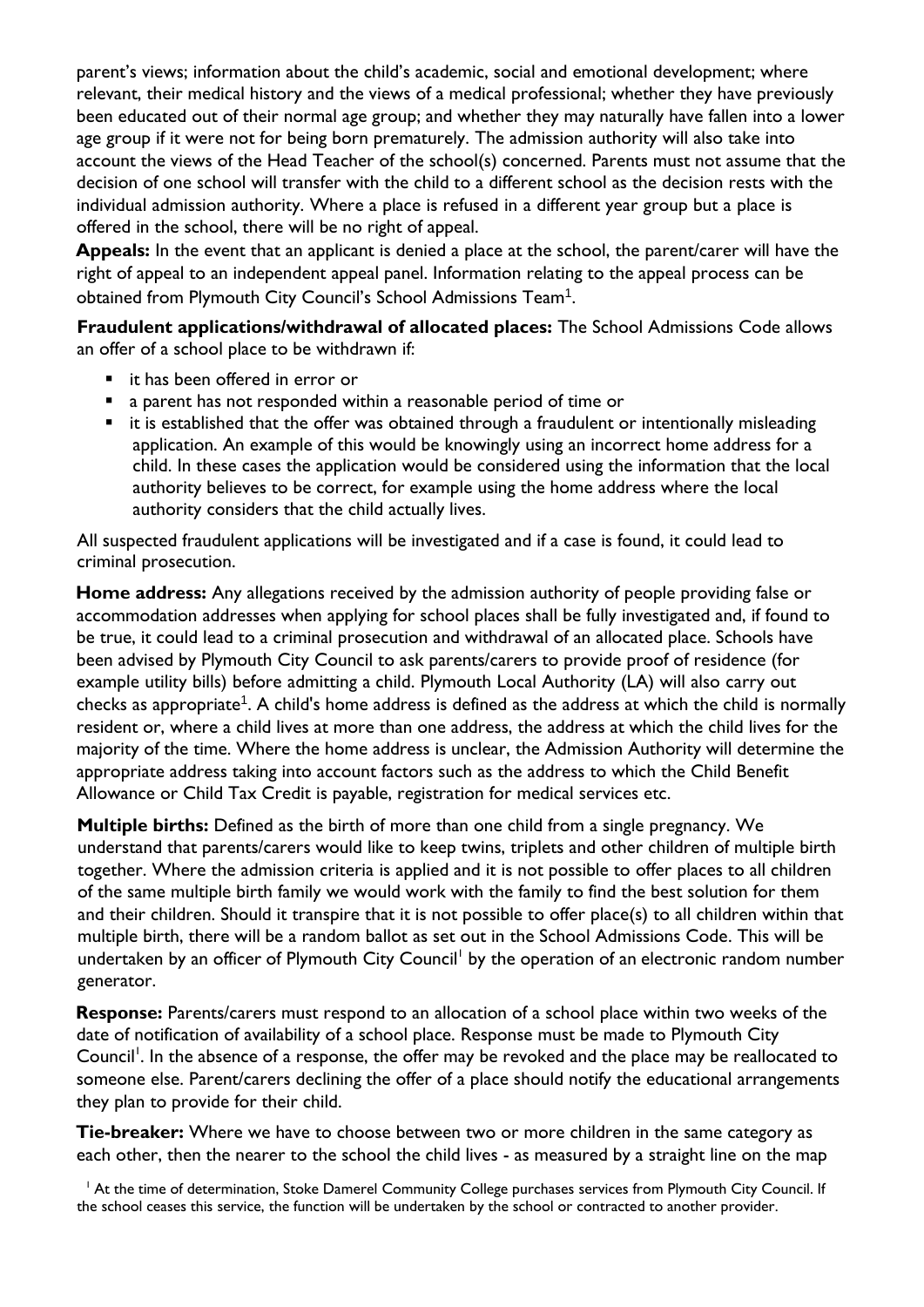using Plymouth City Council's electronic mapping system<sup>1</sup> - the higher the priority. Measurement points will be from the spatial locator identified by the National Land and Property Gazetteer. The spatial locator is the address point based on a general internal point. Flats are therefore taken to be the same measurement point regardless of floor of location. If the tie-breaker is not sufficient to distinguish between applicants in a particular category, there will be a random ballot as set out in the School Admissions Code. This will be undertaken by an officer of Plymouth City Council<sup>'</sup> by the operation of an electronic number generator.

Waiting lists: If a place cannot be offered at this school, the child's name will automatically be added to the waiting list as long as the school ranked was higher than the school allocated. Those on a waiting list and late applicants will be treated equally and placed on the same list. Waiting lists will be held in the order of the published admission criteria and will be maintained until the end of the summer holidays 2022 in respect of the normal point of entry. Any vacancies that arise will be allocated to the child at the top of the waiting list.

From 1 September 2022, the in-year admissions scheme applies and the waiting list procedure will change in that parents/carers will be asked to confirm their wish for their child to remain on a waiting list in order that the list can be kept up to date

| <b>Secondary School</b>                | <b>Feeder primary school</b>        |  |  |
|----------------------------------------|-------------------------------------|--|--|
| <b>Stoke Damerel Community College</b> | College Road Primary School         |  |  |
|                                        | <b>Drake Primary School</b>         |  |  |
|                                        | <b>Ford Primary School</b>          |  |  |
|                                        | <b>High Street Primary Academy</b>  |  |  |
|                                        | Marlborough Primary Academy         |  |  |
|                                        | <b>Montpelier Primary School</b>    |  |  |
|                                        | Morice Town Primary Academy         |  |  |
|                                        | Mount Wise Community Primary School |  |  |
|                                        | <b>Pilgrim Primary School</b>       |  |  |
|                                        | St George's CE Primary Academy      |  |  |
|                                        | <b>Stoke Damerel Primary School</b> |  |  |
|                                        | <b>Stuart Road Primary School</b>   |  |  |

**Feeder Schools**

# **SECTION 2**

### **In-Year admissions (admissions outside the normal point of entry)**

The admission arrangements outlined within this section apply to in-year admissions for Stoke Damerel Community College in the 2022/2023 academic year.

An In-Year admission is any entry to school other than at the normal point, for example, transferring school due to a house move or for other personal reason. Requests for admission to Year 7 made after the normal round of admissions – after 31 August 2022 – and requests for places in other year groups should be made direct to Plymouth City Council.

With the exception of a child with an Education, Health and Care Plan (EHCP), all applications will be considered under Plymouth City Council's Fair Access Protocol.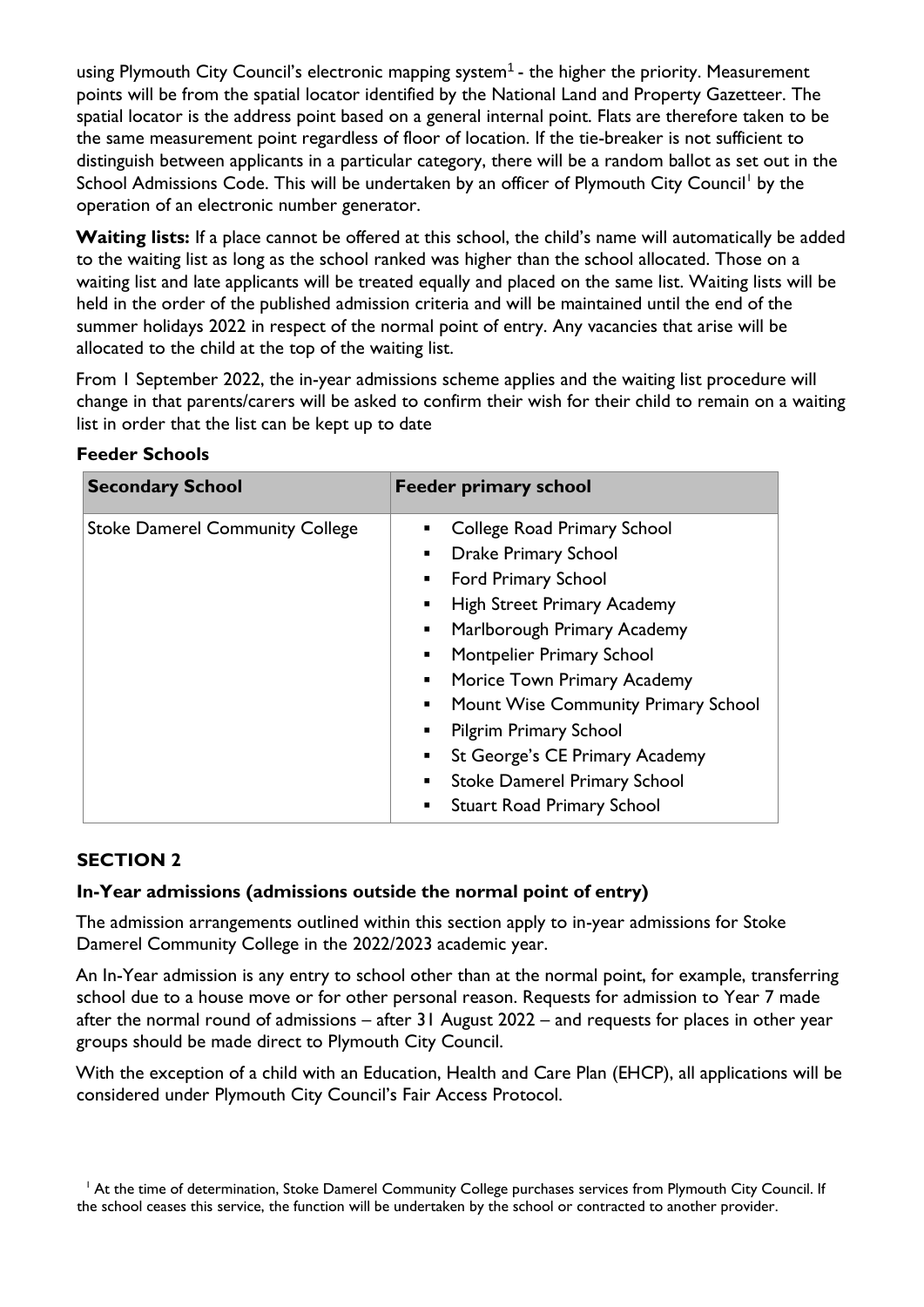Application should be made via Plymouth City Council<sup>l</sup> at <u>www.plymouth.gov.uk/schooladmissions</u>. The admission authority follows Plymouth City Council's local co-ordinated in-year admissions scheme available at [www.plymouth.gov.uk/schooladmissions.](http://www.plymouth.gov.uk/schooladmissions)

All applicants must:

- (i) Complete the Common Application Form available from and returnable to Plymouth City Council<sup>1</sup>;
- (ii) In addition, applicants applying under oversubscription criteria 2.2 must complete the medical and social need supplementary information form and return it direct to the School Admissions Team, Plymouth City Council';
- (iii) In addition, applicants applying under oversubscription criteria 4 must complete the staff supplementary information form and return it direct to the School Admissions Team, Plymouth City Council<sup>1</sup>.

Unless otherwise agreed, the published admission number applies to each year group as it moves through the school. Offers should be made within twenty school days of the application submission date.

## **Oversubscription criteria for Stoke Damerel Community College for secondary in-year admissions**

A child with an Education, Health and Care Plan (EHCP) which names the school will be admitted.

Where there are fewer applicants than the admission number agreed for the year group, all children will be admitted unless they can be offered a higher ranked preference or they are identified as having challenging behaviour as specified in the School Admissions Code. In such as case, the application may be refused and referred for consideration under the Fair Access Protocol. In the event that the School is oversubscribed, the admission authority will apply the following oversubscription criteria in order of priority:

1. **Looked after children and all previously looked after children.** A 'looked after child' is a child who is (a) in the care of a local authority, or (b) being provided with accommodation by a local authority in the exercise of their social services functions (see the definition in Section 22(1) of the Children Act 1989) at the time of making an application to a school. Previously looked after children are children who were looked after, but ceased to be so because they were adopted (or became subject to a child arrangements order or special guardianship order).

## 2. **A child with exceptional medical or social need**. This category includes:

- 2.1 Children who appear to have been in state care outside of England and ceased to be in state care as a result of being adopted. A child is regarded as having been in state care in a place outside of England if they were accommodated by a public authority, a religious organisation or any other provider of care whose sole purpose is to benefit society.
- 2.2 Other children with an exceptional medical or social need for a place at this school. Applicants will only be considered under this heading if the parent/carer or their representative can demonstrate that only the preferred school can meet the exceptional medical or social needs of the child. The need must be specific to this school: a child may have very challenging circumstances that require additional support but if that support could be provided at another school, there would be no exceptional need to attend this school. The exceptional need could be due to the parent/carer's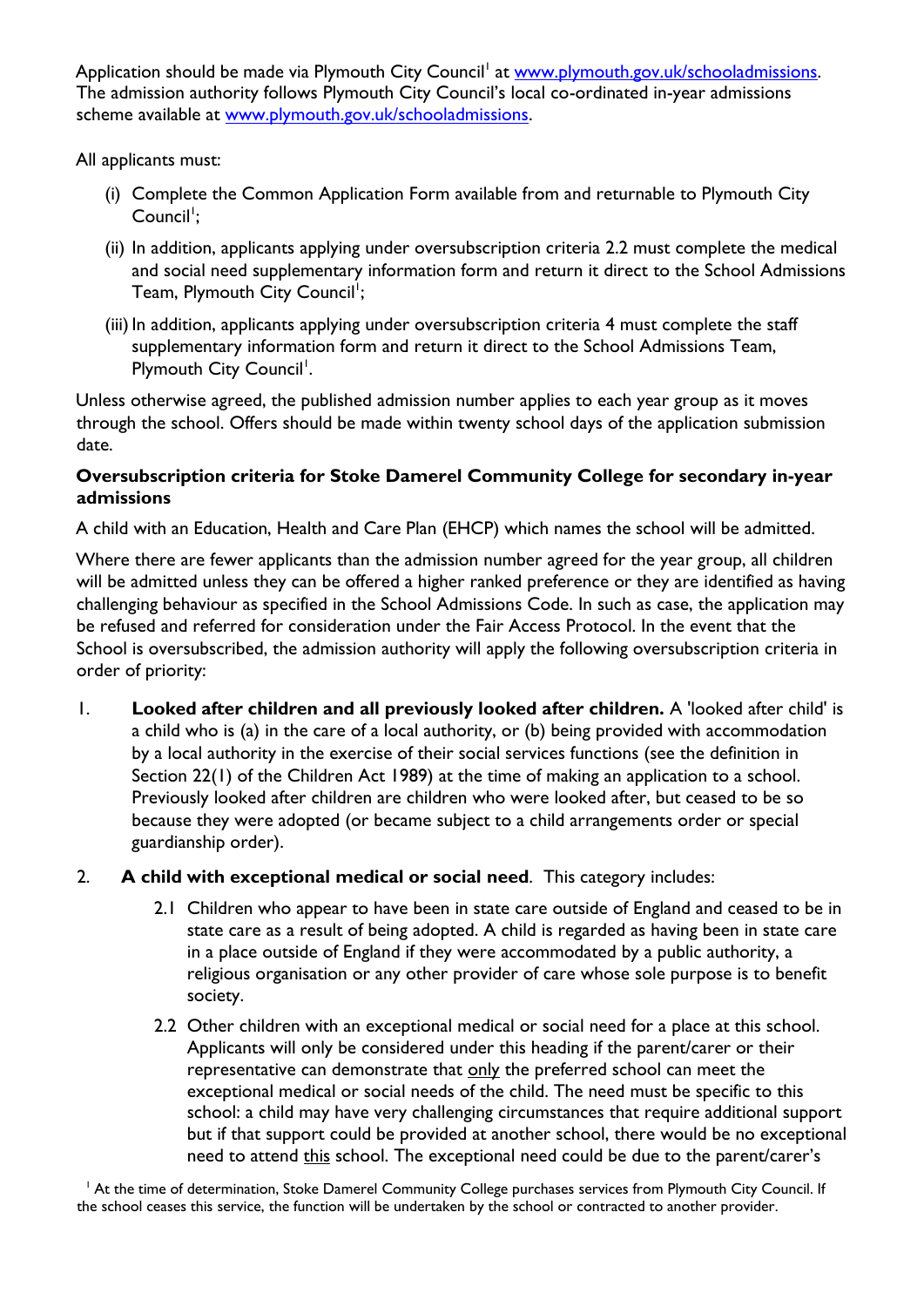circumstances. Evidence provided can be in the form of a testimony from a medical practitioner, social worker or other professional who can support the application on an 'exceptional' basis. Without satisfactory supporting evidence, we will not prioritise an application as demonstrating exceptional need. It is not expected that a parent/carer would seek a claim under exceptional medical or social need for a school that is not the first ranked preference school.

Exceptional medical or social need could include, for example:

- a serious medical condition, which can be supported by medical evidence
- **a** a significant caring role for the child which can be supported by evidence from social services;

Exceptional need for admission here will not be accepted on the grounds that:

- a child may be separated from a friendship group;
- **P** parents wish to avoid a child from the current or previous setting;
- **\*** transport arrangements would have to be changed;
- the child has a particular interest or ability in a subject or activity.
- 3. **Children with a sibling already attending this school at the time of admission**. Children will be classed as siblings if they live in the same household in a single family unit. This includes for example, full, half, step, or adoptive brothers or sisters;
- 4. **Children whose parent/carer is a member of staff employed on a permanent contract at this school** for two or more years at the time at which the application for admission to the school is made or where the member of staff is recruited to fill a vacant post for which there is a demonstrable skill shortage evidenced by completion of the staff supplementary information form. (This covers staff working at the school to which the application relates but does not include staff who work on the school site for other employers);
- 5. **Other children** not shown in a higher oversubscription criteria.

# **NOTES:**

**Admission out of the normal age group:** Places will normally be offered in the year group according to the child's date of birth but a parent may submit an application for a year group other than the child's chronological year group. A decision will be made on the basis of the circumstances of each case and in the best interests of the child concerned. This will include taking account of the parent's views; information about the child's academic, social and emotional development; where relevant, their medical history and the views of a medical professional; whether they have previously been educated out of their normal age group; and whether they may naturally have fallen into a lower age group if it were not for being born prematurely. The admission authority will also take into account the views of the Head Teacher of the school(s) concerned. Parents must not assume that the decision of one school will transfer with the child to a different school as the decision rests with the individual admission authority. Where a place is refused in a different year group but a place is offered in the school, there will be no right of appeal.

**Appeals:** In the event that an applicant is denied a place at the school, the parent/carer will have the right of appeal to an independent appeal panel. Information relating to the appeal process can be obtained from Plymouth City Council's School Admissions Team<sup>1</sup>.

**Fraudulent applications/withdrawal of allocated places:** The School Admissions Code allows an offer of a school place to be withdrawn if: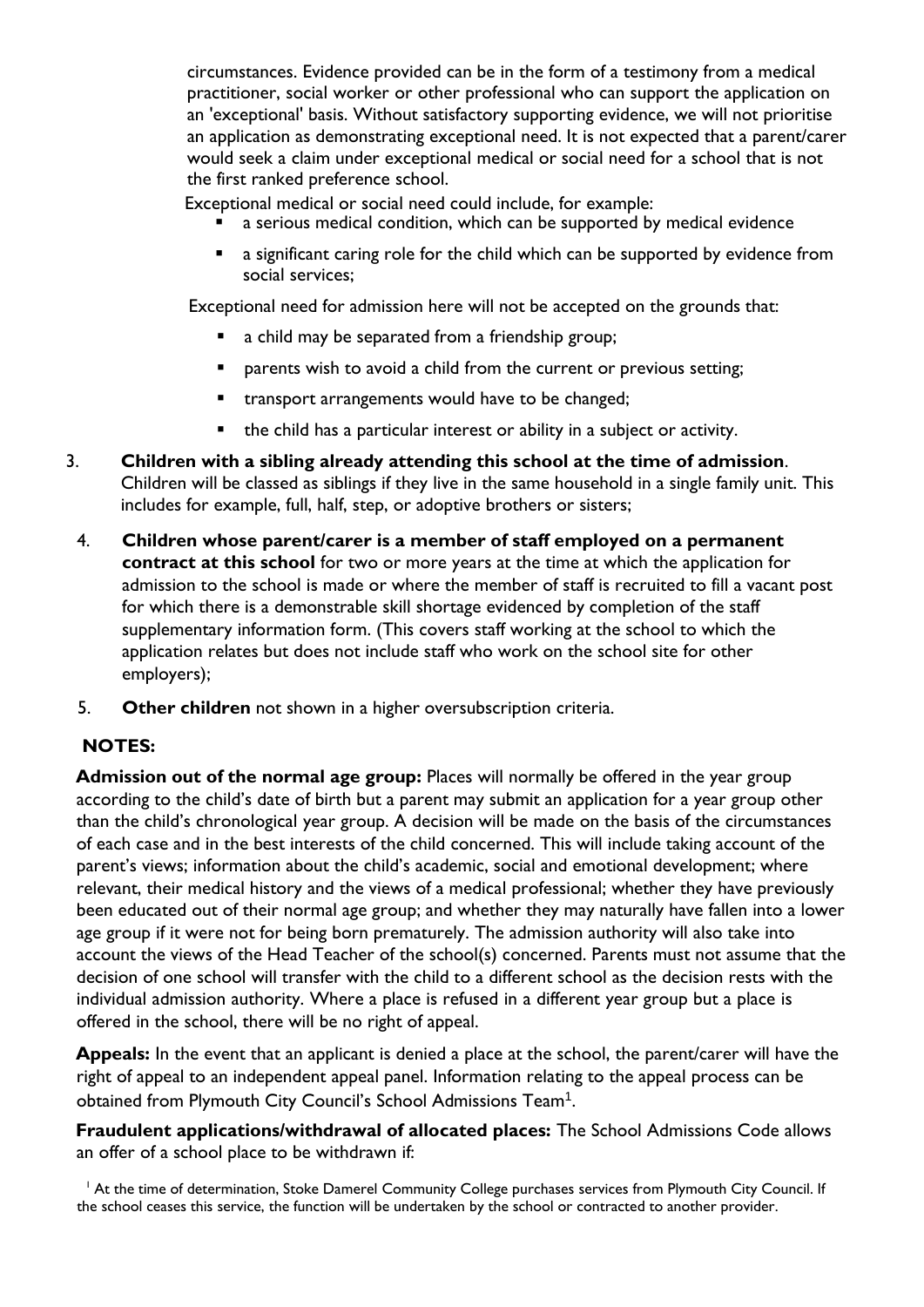- it has been offered in error or
- a parent has not responded within a reasonable period of time or
- it is established that the offer was obtained through a fraudulent or intentionally misleading application. An example of this would be knowingly using an incorrect home address for a child. In these cases the application would be considered using the information that the local authority believes to be correct, for example using the home address where the local authority considers that the child actually lives.

All suspected fraudulent applications will be investigated and if a case is found, it could lead to criminal prosecution.

**Home address:** Any allegations received by the admission authority of people providing false or accommodation addresses when applying for school places shall be fully investigated and, if found to be true, it could lead to a criminal prosecution and withdrawal of an allocated place. Schools have been advised by Plymouth City Council to ask parents/carers to provide proof of residence (for example utility bills) before admitting a child. Plymouth Local Authority (LA) will also carry out checks as appropriate $^{\rm 1}$ . A child's home address is defined as the address at which the child is normally resident or, where a child lives at more than one address, the address at which the child lives for the majority of the time. Where the home address is unclear, the Admission Authority will determine the appropriate address taking into account factors such as the address to which the Child Benefit Allowance or Child Tax Credit is payable, registration for medical services etc.

**Multiple births:** Defined as the birth of more than one baby from a single pregnancy. We understand that parents/carers would like to keep twins, triplets and other children of multiple birth together. Where the admission criteria is applied and it is not possible to offer places to all children of the same multiple birth family we would work with the family to find the best solution for them and their children. Should it transpire that it is not possible to offer place(s) to all children within that multiple birth, there will be a random ballot as set out in the School Admissions Code. This will be undertaken by an officer of Plymouth City Council<sup>l</sup> by the operation of an electronic random number generator.

**Response:** Parents/carers must respond to an allocation of a school place within two weeks of the date of notification of availability of a school place. Response must be made to Plymouth City Council<sup>1</sup>. In the absence of a response, the offer may be revoked and the place may be reallocated to someone else. Parent/carers declining the offer of a place should notify the educational arrangements they plan to provide for their child.

**Tie-breaker:** Where we have to choose between two or more children in the same category as each other, then the nearer to the school the child lives - as measured by a straight line on the map using Plymouth City Council's electronic mapping system $^{\mathsf{I}}$  - the higher the priority. Measurement points will be from the spatial locator identified by the National Land and Property Gazetteer. The spatial locator is the address point based on a general internal point. Flats are therefore taken to be the same measurement point regardless of floor of location. If the tie-breaker is not sufficient to distinguish between applicants in a particular category, there will be a random ballot as set out in the School Admissions Code. This will be undertaken by an officer of Plymouth City Council<sup>1</sup> by the operation of an electronic random number generator.

Waiting lists: If a place cannot be offered at this school, the child's name will automatically be added to the waiting list as long as the school was ranked higher than the school allocated. Those on a waiting list and late applicants will be treated equally and placed on the same list. Waiting lists will be held in the order of the published admission criteria. Parents/carers will be asked to renew their wish for their child to remain on the waiting list. Any vacancies that arise will be allocated to the child at the top of the waiting list.

<sup>&</sup>lt;sup>1</sup> At the time of determination, Stoke Damerel Community College purchases services from Plymouth City Council. If the school ceases this service, the function will be undertaken by the school or contracted to another provider.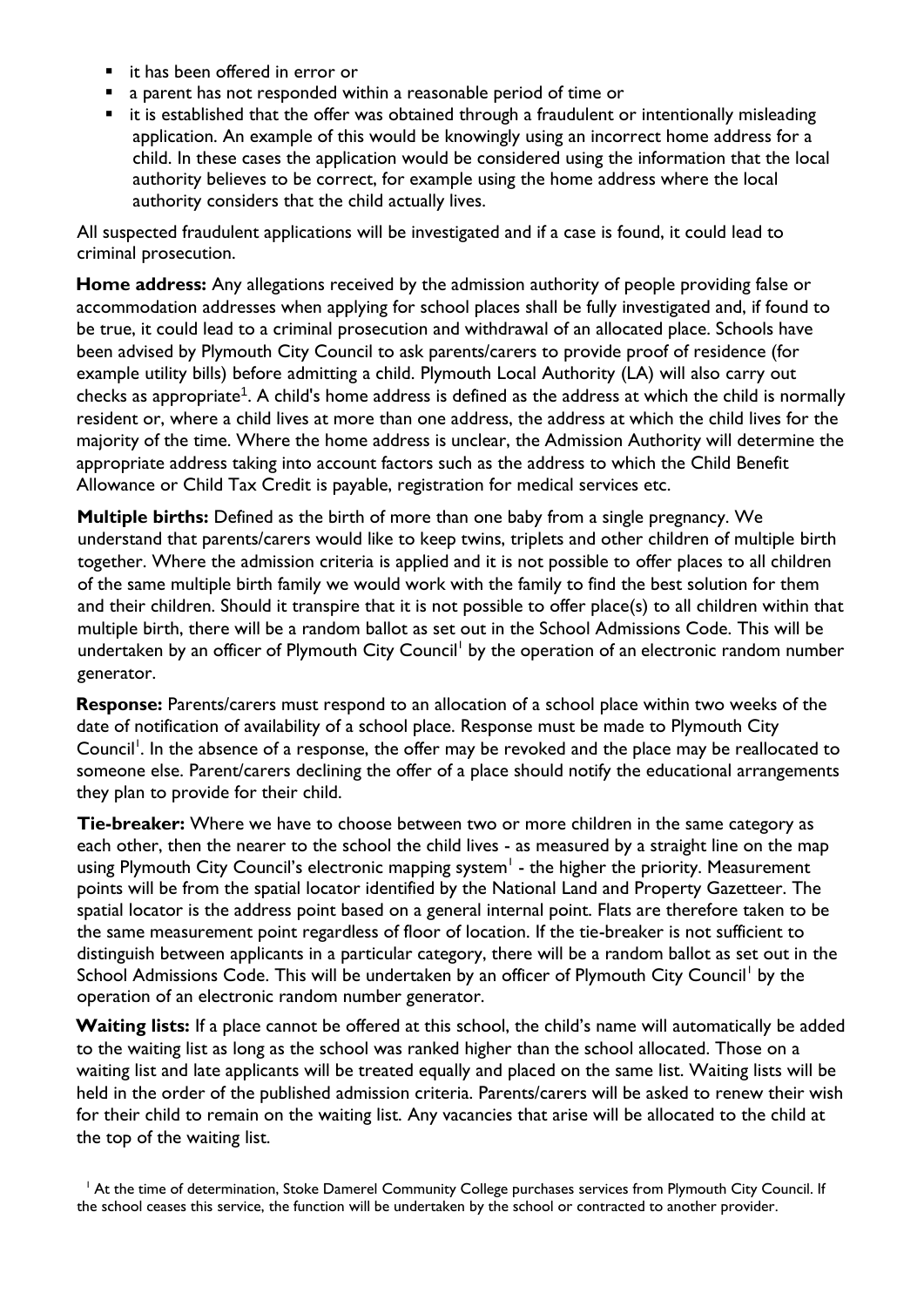### **SECTION 3**

### **STAFF SUPPLEMENTARY INFORMATION FORM 2022/2023**

Please note this is a supplementary information form for administration purposes only and is not an application form. It will be used to rank a submitted application according to the published admission criteria.

#### **Only complete this form if you are:**

- **a) A member of staff employed on a permanent contract by the school (and working at the school applied for) for two or more years at the time at which the application for admission to the school is made;**
- **or**
- **b) A member of staff recruited to fill a vacant post for which there is a demonstrable skill shortage.**

If you are applying under a) or b) above, you need to take this form to the school of employment for the school to complete part B. You then need to return the completed form by 31 October 2021 to be included in the normal point of entry allocations made on 1 March 2022. Forms received after this date will still be considered but will not be included within the first allocation round. For an in-year admission to any year group, the form should be submitted with the application form. Return the form to: School Admissions Team, Education, Participation and Skills, Plymouth City Council, Windsor House, Tavistock Road Plymouth, PL6 5UF.

| Child's full name:                      |  |
|-----------------------------------------|--|
| Date of birth:                          |  |
| Member of staff employed by the school: |  |
| Name of school of employment:           |  |
|                                         |  |
| Name of parent/carer:                   |  |
| Relationship to child:                  |  |
| Signature:                              |  |
| Date:                                   |  |

### **Part A - To be completed by the parent/carer**

#### **Data Protection**

The information collected on this form will be processed and may be stored electronically by the school in compliance with the Data Protection Act. The data may be shared with Plymouth City Council or other agents of the school, but only for administrative or other service provision purposes and with Government Departments where there is a legal requirement to do so. In accordance with the School Admissions Code, should information given be found to be fraudulent then the offer of a school place can be withdrawn. If you would like further information about Data Protection, please contact the school. By signing or submitting this form you acknowledge that you have read, understood and agreed to this data processing.

<sup>&</sup>lt;sup>1</sup> At the time of determination, Stoke Damerel Community College purchases services from Plymouth City Council. If the school ceases this service, the function will be undertaken by the school or contracted to another provider.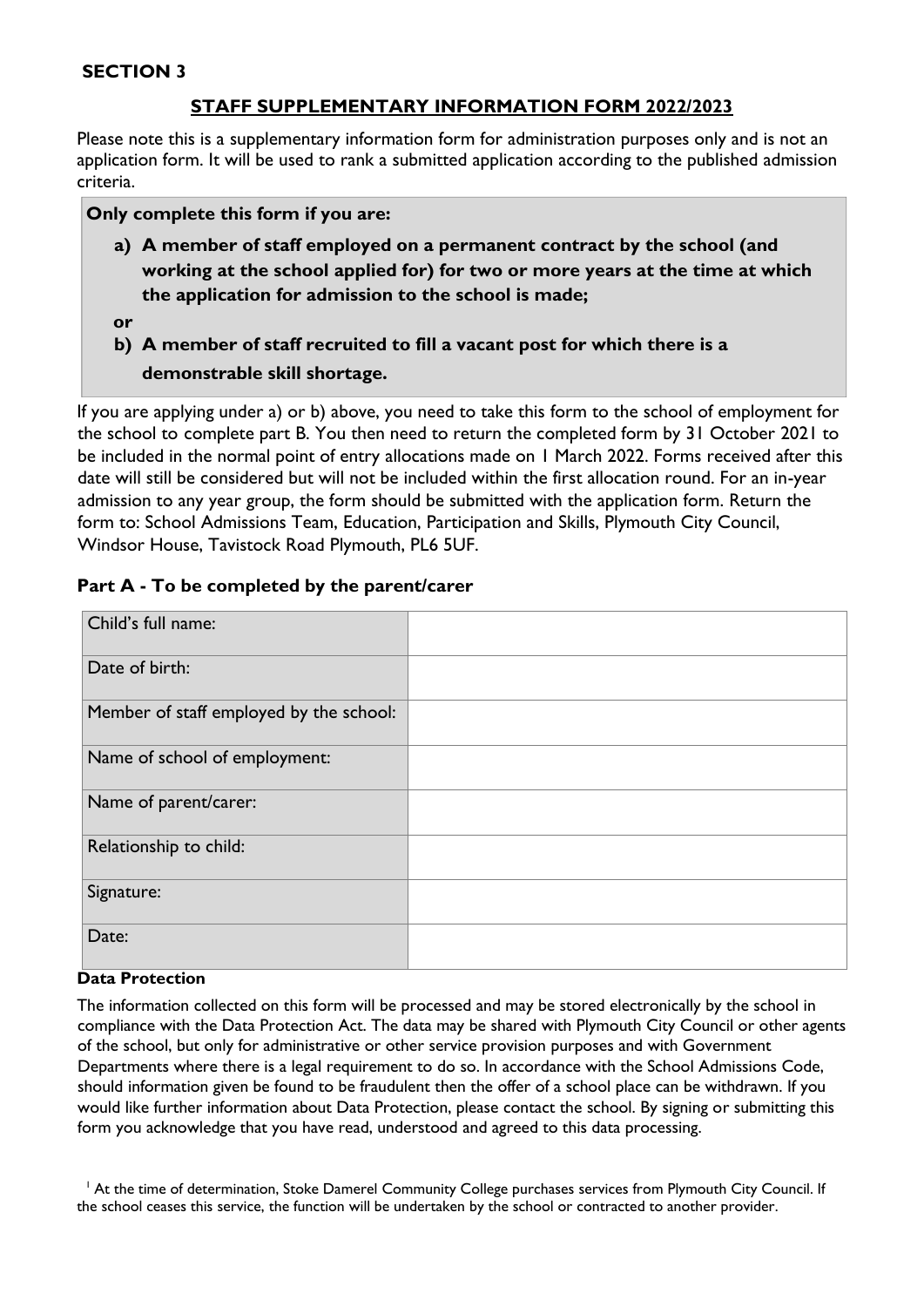## **PART B - To be completed by the school of employment**

| Child's full name:                                                        |                                                                                                                                                                                                                                                 |                                                                                                                                |
|---------------------------------------------------------------------------|-------------------------------------------------------------------------------------------------------------------------------------------------------------------------------------------------------------------------------------------------|--------------------------------------------------------------------------------------------------------------------------------|
| Date of birth:                                                            |                                                                                                                                                                                                                                                 |                                                                                                                                |
| Name of member of staff employed by<br>the school:                        |                                                                                                                                                                                                                                                 |                                                                                                                                |
| The above named member of staff is<br>employed in the following capacity: | A member of staff<br>employed on a permanent<br>contract by the school (and<br>working at the school<br>applied for) for two or<br>more years at the time at<br>which the application for<br>admission to the school is<br>made<br>$\sqcap$ Yes | A member of staff recruited<br>to fill a vacant post for<br>which there is a<br>demonstrable skill shortage<br>$\sqsupset$ Yes |
| Name of school:                                                           |                                                                                                                                                                                                                                                 |                                                                                                                                |
| Name of person completing the form:                                       |                                                                                                                                                                                                                                                 |                                                                                                                                |
| Position held in school:                                                  |                                                                                                                                                                                                                                                 |                                                                                                                                |
| Signature:                                                                |                                                                                                                                                                                                                                                 |                                                                                                                                |
| Date:                                                                     |                                                                                                                                                                                                                                                 |                                                                                                                                |
| Telephone number:                                                         |                                                                                                                                                                                                                                                 |                                                                                                                                |
| School stamp:                                                             |                                                                                                                                                                                                                                                 |                                                                                                                                |

#### **Data Protection**

The information collected on this form will be processed and may be stored electronically by the school in compliance with the Data Protection Act. The data may be shared with Plymouth City Council or other agents of the school, but only for administrative or other service provision purposes and with Government Departments where there is a legal requirement to do so. In accordance with the School Admissions Code, should information given be found to be fraudulent then the offer of a school place can be withdrawn. If you would like further information about Data Protection, please contact the school. By signing or submitting this form you acknowledge that you have read, understood and agreed to this data processing.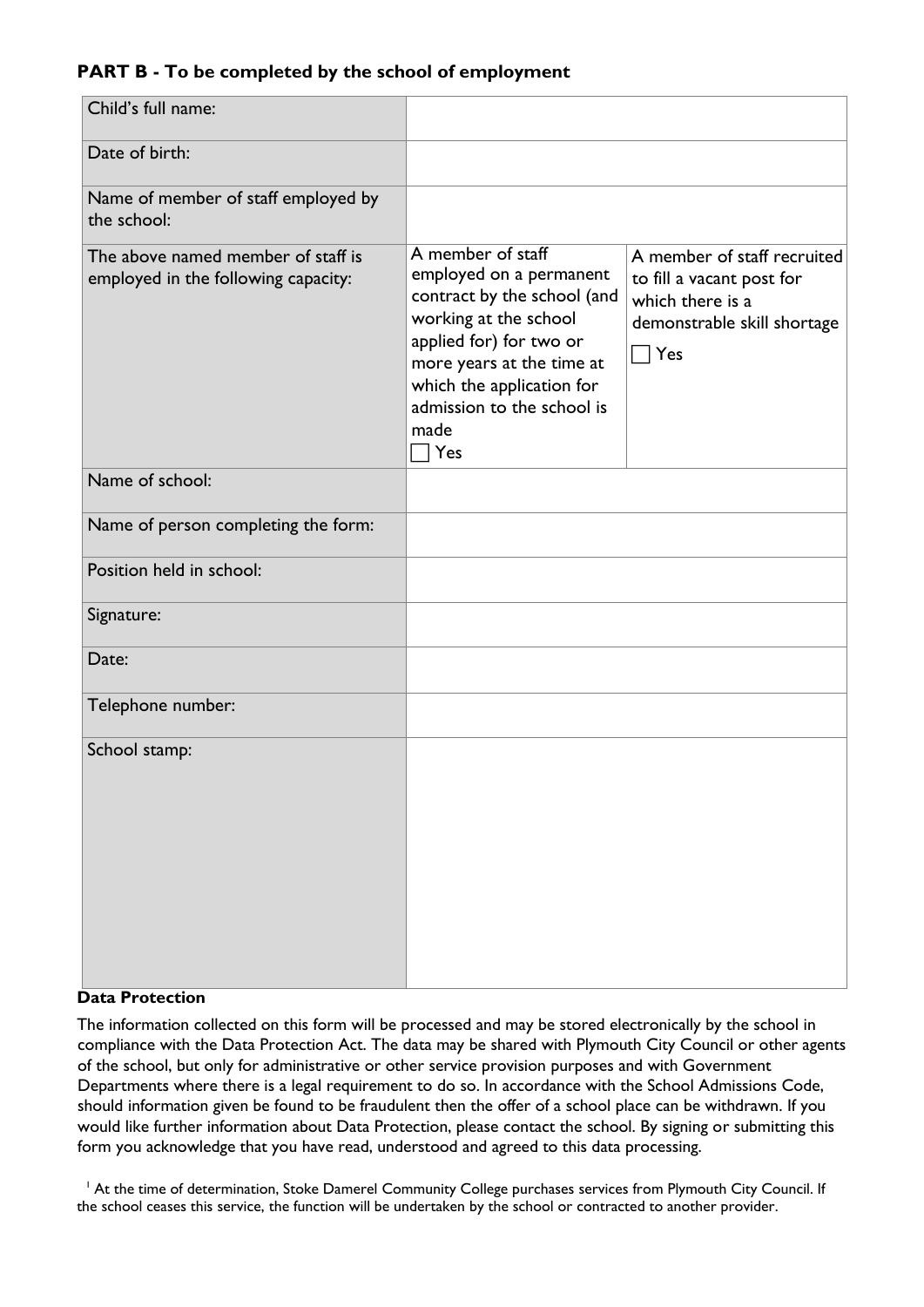# **EXCEPTIONAL MEDICAL OR SOCIAL NEED FOR ADMISSION**

## **SUPPLEMENTARY INFORMATION FORM 2022/2023**

Please note this is a supplementary information form for administration purposes only and is not an application form. It will be used to rank a submitted application according to the published admission criteria.

### **Only complete this form if you are seeking admission priority on the grounds of exceptional need.**

If you wish us to consider whether your child has exceptional medical or social need to attend this school (criteria 2.2) you must submit independent professional evidence which explains clearly why it is essential to attend this school and no other school. Please make sure that you have read the description of exceptional medical or social need in the admission policy for the school.

You will need to return the completed form and evidence by 31 October 2021 to be included in the secondary normal point of entry allocations made on 1 March 2022. Forms received after this date will still be considered but will not be included within the first allocation round. For an in-year admission to any year group, or a sixth form application, the form and evidence should be submitted with the application form.

Return the form to: School Admissions Team, Education, Participation and Skills, Plymouth City Council, Windsor House, Tavistock Road Plymouth, PL6 5UF. For sixth form admissions, return this form direct to the school with your application.

| Child's full name:                                                                                    |  |
|-------------------------------------------------------------------------------------------------------|--|
| Date of birth:                                                                                        |  |
| School applied for:                                                                                   |  |
| Nature of the supporting evidence that<br>you are submitting, provided by a<br>relevant professional: |  |
|                                                                                                       |  |

### **Part A - To be completed by the parent/carer**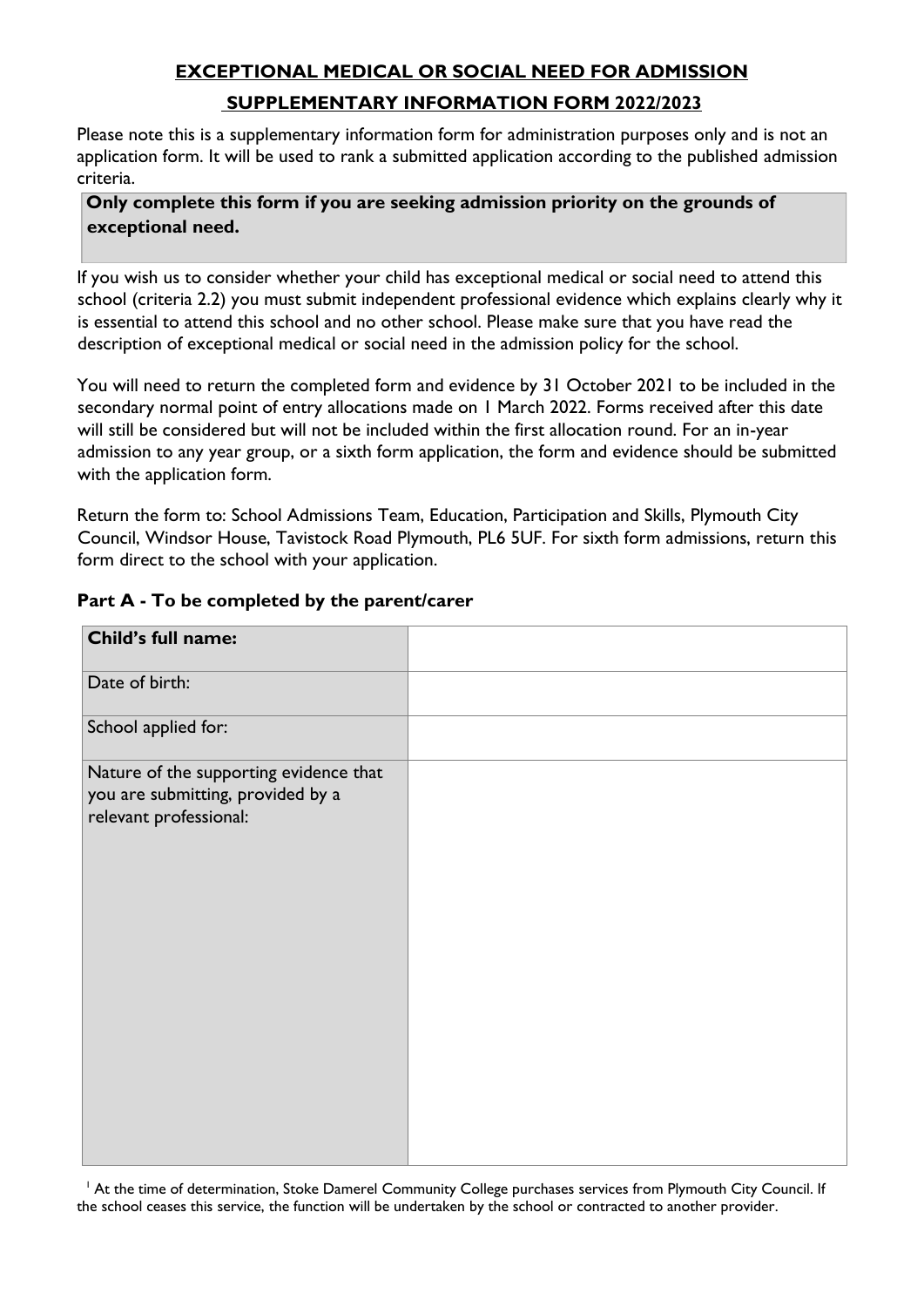| Evidence is attached:                                                                 | No<br>Yes |
|---------------------------------------------------------------------------------------|-----------|
| Name(s) and organisations of the<br>professional(s) providing supporting<br>evidence: |           |
| Name of parent/carer:                                                                 |           |
| Relationship to child:                                                                |           |
| Signature:                                                                            |           |
| Date:                                                                                 |           |

#### **Data Protection**

The information collected on this form will be processed and may be stored electronically by the school in compliance with the Data Protection Act. The data may be shared with Plymouth City Council or other agents of the school, but only for administrative or other service provision purposes and with Government Departments where there is a legal requirement to do so. In accordance with the School Admissions Code, should information given be found to be fraudulent then the offer of a school place can be withdrawn. If you would like further information about Data Protection, please contact the school. By signing or submitting this form you acknowledge that you have read, understood and agreed to this data processing.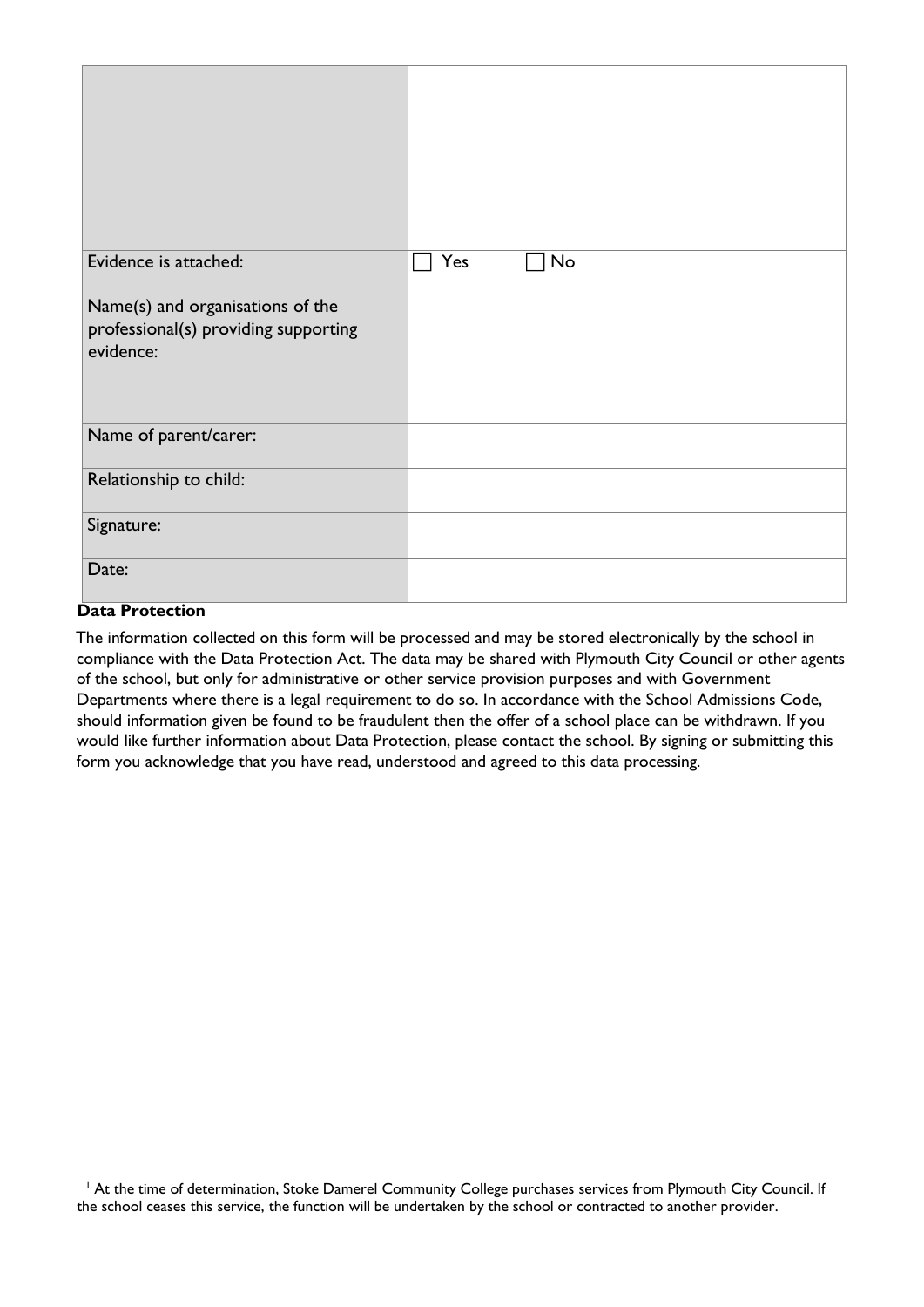# **SECTION 4**

## **Sixth form admissions**

The admission arrangements outlined within this document apply to admissions to Stoke Damerel Community College sixth form in the 2022/2023 academic year. The arrangements apply to children transferring from Year 11 in a secondary school to Year 12 in a secondary school.

Where a school operates a sixth form, students are normally accepted from other school bases as long as the school has capacity and the applicant meets the relevant admission criteria. Each school will have a different application timetable and number of places to offer. Applications should be made direct to the school.

The number of students who have applied for each course will need to be taken into account, meaning that extra students can sometimes be accommodated over the admission number if the student's chosen course is not full.

The admission arrangements apply equally to those seeking admission from Year 11 within the school to those seeking transfer from other schools. All those seeking admission to Year 12 must achieve the necessary grades for access onto the courses they have chosen.

A child with an Education, Health and Care Plan (EHCP) which names the applicant's preferred school will be admitted to that school subject to achieving the necessary grades for access onto the courses they have chosen.

Any student refused the offer of a place in Year 12 has the right of appeal to an independent appeals panel.

Where the number of eligible external applicants for a course of study exceeds the places available then admission will be determined in accordance with the following priority of admission criteria:

1. **Looked after children and all previously looked after children.** A 'looked after child' is a child who is (a) in the care of a local authority, or (b) being provided with accommodation by a local authority in the exercise of their social services functions (see the definition in Section 22(1) of the Children Act 1989) at the time of making an application to a school. Previously looked after children are children who were looked after, but ceased to be so because they were adopted (or became subject to a child arrangements order or special guardianship order).

### 2. **A child with exceptional medical or social need**. This category includes:

- 2.1 Children who appear to have been in state care outside of England and ceased to be in state care as a result of being adopted. A child is regarded as having been in state care in a place outside of England if they were accommodated by a public authority, a religious organisation or any other provider of care whose sole purpose is to benefit society.
- 2.2 Other children with an exceptional medical or social need for a place at this school. Applicants will only be considered under this heading if the parent/carer or their representative can demonstrate that only the preferred school can meet the exceptional medical or social needs of the child. The need must be specific to this school: a child may have very challenging circumstances that require additional support but if that support could be provided at another school, there would be no exceptional need to attend this school. The exceptional need could be due to the parent/carer's circumstances. Evidence provided can be in the form of a testimony from a medical practitioner, social worker or other professional who can support the application on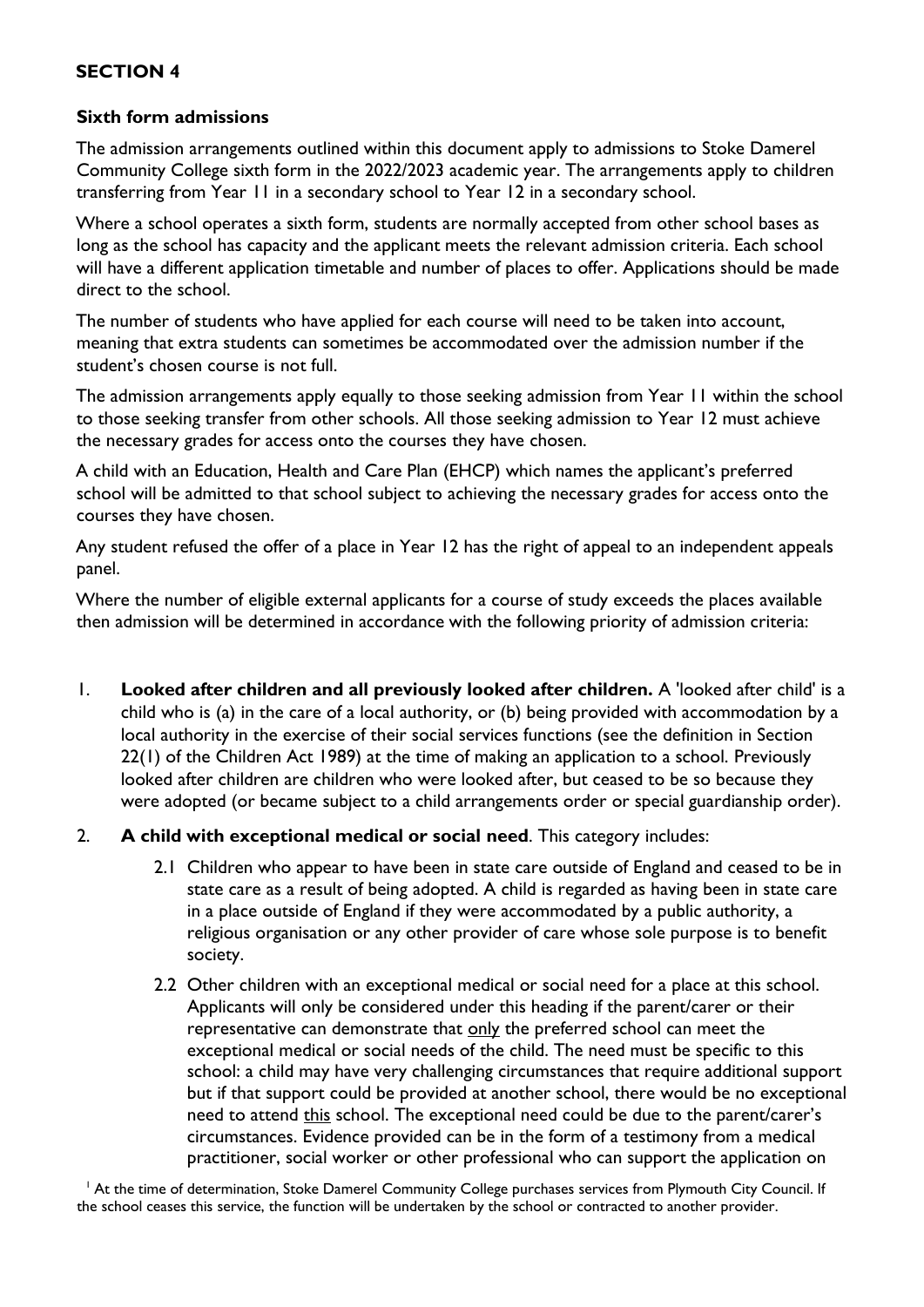an 'exceptional' basis. Without satisfactory supporting evidence, we will not prioritise an application as demonstrating exceptional need. It is not expected that a parent/carer would seek a claim under exceptional medical or social need for a school that is not the first ranked preference school.

Exceptional medical or social need could include, for example:

- a serious medical condition, which can be supported by medical evidence
- a significant caring role for the child which can be supported by evidence from social services;

Exceptional need for admission here will not be accepted on the grounds that:

- a child may be separated from a friendship group;
- **P** parents wish to avoid a child from the current or previous setting;
- **\*** transport arrangements would have to be changed;
- the child has a particular interest or ability in a subject or activity.
- 3. **Children with a sibling already attending this school at the time of admission**. Children will be classed as siblings if they live in the same household in a single family unit. This includes for example, full, half, step, or adoptive brothers or sisters;
- 4. **Other children** not shown in a higher oversubscription criteria.

### **NOTES:**

**Appeals:** In the event that an applicant is denied a place at the school, the parent/carer will have the right of appeal to an independent appeal panel. Information relating to the appeal process can be obtained from Plymouth City Council's School Admissions Team $^{\mathsf{l}}.$ 

**Fraudulent applications/withdrawal of allocated places:** The School Admissions Code allows an offer of a school place to be withdrawn if:

- it has been offered in error or
- a parent has not responded within a reasonable period of time or
- it is established that the offer was obtained through a fraudulent or intentionally misleading application. An example of this would be knowingly using an incorrect home address for a child. In these cases the application would be considered using the information that the local authority believes to be correct, for example using the home address where the local authority considers that the child actually lives.

All suspected fraudulent applications will be investigated and if a case is found, it could lead to criminal prosecution.

**Home address:** Any allegations received by the admission authority of people providing false or accommodation addresses when applying for school places shall be fully investigated and, if found to be true, allocated places may be withdrawn, as appropriate. Schools have been advised by Plymouth City Council<sup>1</sup> to ask parents/carers to provide proof of residence (for example utility bills) before admitting a child. Plymouth Local Authority<sup>'</sup> (LA) will also carry out checks as appropriate. A child's home address is defined as the address at which the child is normally resident or, where a child lives at more than one address, the address at which the child lives for the majority of the time. Where the home address is unclear, the Admission Authority will determine the appropriate address taking into account factors such as the address to which the Child Benefit Allowance or Child Tax Credit is payable, registration for medical services etc.

**Multiple births:** Defined as the birth of more than one baby from a single pregnancy. We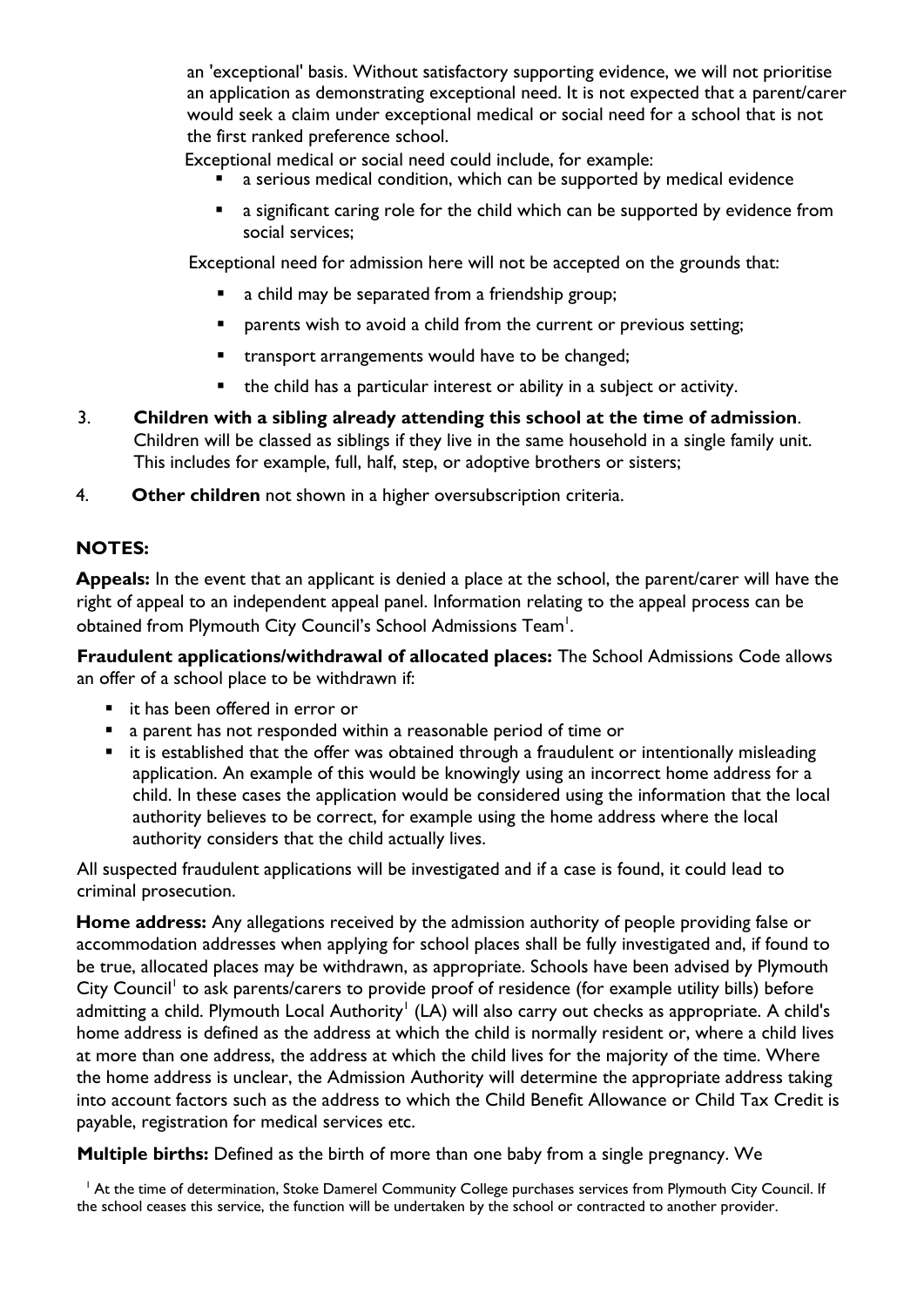understand that parents/carers would like to keep twins, triplets and other children of multiple birth together. Where the admission criteria is applied and it is not possible to offer places to all children of the same multiple birth family we would work with the family to find the best solution for them and their children. Should it transpire that it is not possible to offer place(s) to all children within that multiple birth, there will be a random ballot as set out in the School Admissions Code. This will be undertaken by the Chair of Governors in the presence of the Head Teacher by the operation of an electronic random number generator.

**Tie-breaker**: Where we have to choose between two or more children in the same category as each other, then the nearer to the school the child lives - as measured by a straight line on the map using Plymouth City Council's<sup>1</sup> electronic mapping system - the higher the priority. Measurement points will be from the spatial locator identified by the National Land and Property Gazetteer. The spatial locator is the address point based on a general internal point. Flats are therefore taken to be the same measurement point regardless of floor of location. If the tie-breaker is not sufficient to distinguish between applicants in a particular category, there will be a random ballot as set out in the School Admissions Code. This will be undertaken by the Chair of Governors in the presence of the Head Teacher by the operation of an electronic random number generator.

#### **Timetable for application:**

| <b>School name</b>                           | Year 12 PAN<br>(excluding<br>those<br>transferring<br>from the<br>schools own<br>Year $  \cdot  $ . | Total<br>capacity<br>including<br>internal and<br>external<br>applicants | <b>Application</b><br>date | Normal<br>notification<br>date | Late<br>applications<br>accepted until |
|----------------------------------------------|-----------------------------------------------------------------------------------------------------|--------------------------------------------------------------------------|----------------------------|--------------------------------|----------------------------------------|
| <b>Stoke Damerel</b><br>Community<br>College | 60                                                                                                  | 240                                                                      | 25 June 2022 9 July 2022   |                                | 24 September<br>2022                   |